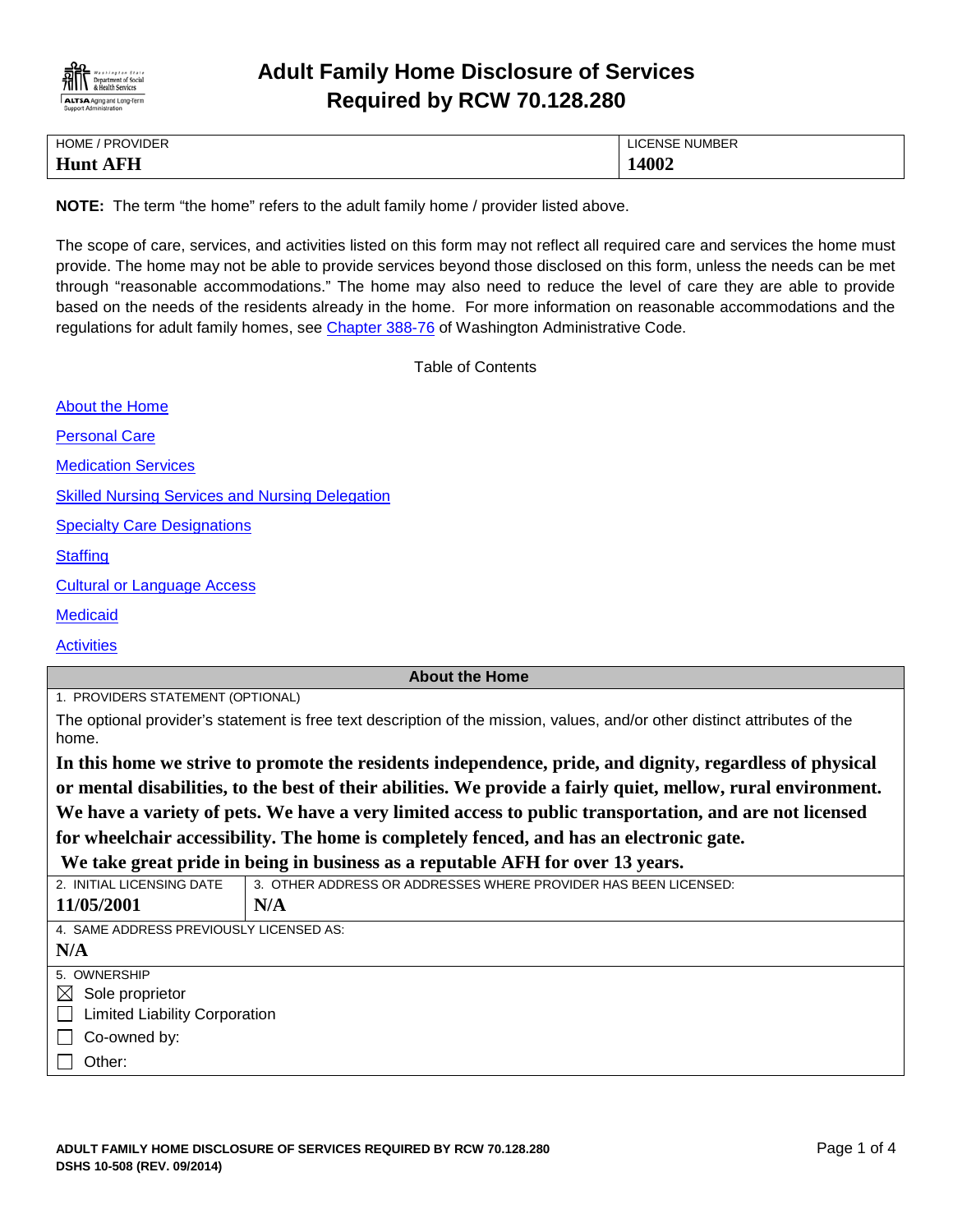#### <span id="page-1-0"></span>**Personal Care**

"Personal care services" means both physical assistance and/or prompting and supervising the performance of direct personal care tasks as determined by the resident's needs, and does not include assistance with tasks performed by a licensed health professional. (WAC 388-76-10000)

1. EATING

If needed, the home may provide assistance with eating as follows:

**assistance ranges from cueing, monitoring, & prompting residents, to adapting meals/snacks for specialized diets and needs. We do not provide total assistance. Staff prepare, serve, and clean up all meals as residents are not allowed in the food preparation/kitchen area due to all residents safety.**

2. TOILETING

If needed, the home may provide assistance with toileting as follows:

**cueing, monitoring, prompting, and providing 1 person limited assist with perineal care as needed.We do not provide care for residents with total incontinance.**

3. WALKING

If needed, the home may provide assistance with walking as follows:

**cueing, monitoring, prompting, and supervising with 1 person limited assist, as needed, with walkers, canes, & unsteady gait. We are not licensed for wheelchair accessibility.**

4. TRANSFERRING

If needed, the home may provide assistance with transferring as follows:

**cueing, monitoring, prompting, and supervising with 1 person limited assist , as needed, for resident safety.**

5. POSITIONING

If needed, the home may provide assistance with positioning as follows:

**cueing, monitoring, prompting, and supervising with 1 person limited assist , as needed. Ensuring each resident repositions at least every 2 hours, as needed for resident safety.**

6. PERSONAL HYGIENE

If needed, the home may provide assistance with personal hygiene as follows:

**set up, cueing, monitoring, prompting, and supervising with 1 person limited assist as needed.**

7. DRESSING

If needed, the home may provide assistance with dressing as follows:

**set up, cueing, monitoring, prompting, and supervising with 1 person limited assist , as needed.**

8. BATHING

If needed, the home may provide assistance with bathing as follows:

**set up, cueing, monitoring, prompting, and supervising with 1 person limited assist , as needed. There are grab bars in the tub/shower stall, and a bath chair is available. 1 bathroom is shared by all residents.**

9. ADDITIONAL COMMENTS REGARDING PERSONAL CARE

**We do not provide 24 hour awake staff, or accept residents that are totally bedridden.**

### <span id="page-1-1"></span>**Medication Services**

If the home admits residents who need medication assistance or medication administration services by a legally authorized person, the home must have systems in place to ensure the services provided meet the medication needs of each resident and meet all laws and rules relating to medications. (WAC 388-76-10430)

The type and amount of medication assistance provided by the home is: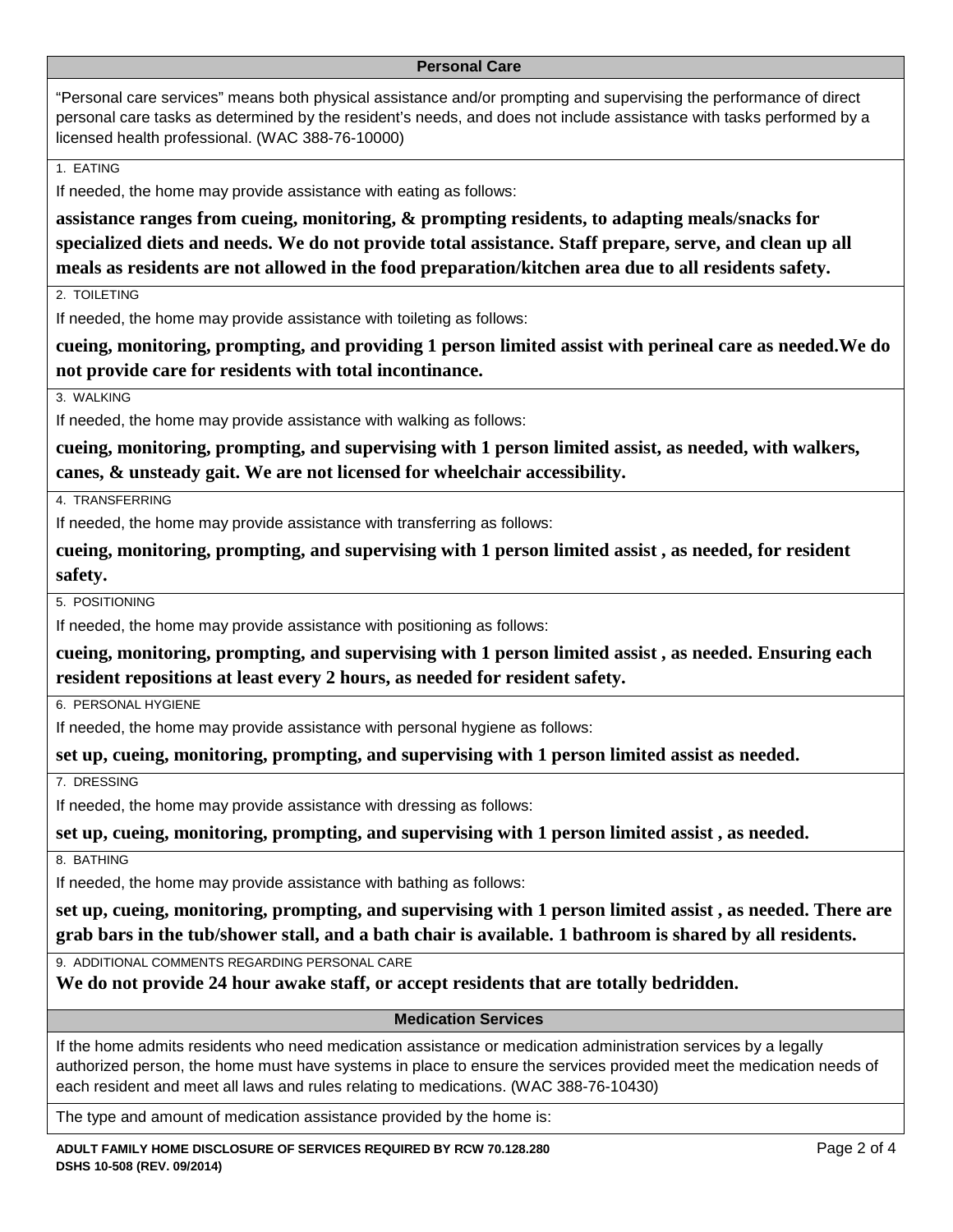# **All medications are monitored and are stored in locked cupboards. We will provide 1 person limited assist for medications that require nurse delegation.**

ADDITIONAL COMMENTS REGARDING MEDICATION SERVICES

#### <span id="page-2-0"></span>**Skilled Nursing Services and Nurse Delegation**

If the home identifies that a resident has a need for nursing care and the home is not able to provide the care per chapter 18.79 RCW, the home must contract with a nurse currently licensed in the state of Washington to provide the nursing care and service, or hire or contract with a nurse to provide nurse delegation. (WAC 388-76-10405)

The home provides the following skilled nursing services:

#### **on an as needed basis that meet all requirements.**

The home has the ability to provide the following skilled nursing services by delegation:

#### **on an as needed basis that meet all requirements.**

ADDITIONAL COMMENTS REGARDING SKILLED NURSING SERVICE AND NURSING DELEGATION

#### <span id="page-2-1"></span>**Specialty Care Designations**

We have completed DSHS approved training for the following specialty care designations:

 $\boxtimes$  Developmental disabilities

- $\boxtimes$  Mental illness
- $\boxtimes$  Dementia

ADDITIONAL COMMENTS REGARDING SPECIALTY CARE DESIGNATIONS

#### <span id="page-2-2"></span>**Staffing**

The home's provider or entity representative must live in the home, or employ or have a contract with a resident manager who lives in the home and is responsible for the care and services of each resident at all times. The provider, entity representative, or resident manager is exempt from the requirement to live in the home if the home has 24-hour staffing coverage and a staff person who can make needed decisions is always present in the home. (WAC 388-76-10040)

 $\boxtimes$  The provider lives in the home.

 $\Box$  A resident manager lives in the home and is responsible for the care and services of each resident at all times.

 $\Box$  The provider, entity representative, or resident manager does not live in the home but the home has 24-hour staffing coverage, and a staff person who can make needed decisions is always present in the home.

The normal staffing levels for the home are:

 $\Box$  Registered nurse, days and times:

 $\Box$  Licensed practical nurse, days and times:  $\Box$ 

 $\Box$  Certified nursing assistant or long term care workers, days and times:

 $\Box$  Awake staff at night

□ Other:

ADDITIONAL COMMENTS REGARDING STAFFING

## **We are a family run facility. At least one staff member is present at all times.**

#### <span id="page-2-3"></span>**Cultural or Language Access**

The home must serve meals that accommodate cultural and ethnic backgrounds (388-76-10415) and provide informational materials in a language understood by residents and prospective residents (Chapter 388-76 various sections)